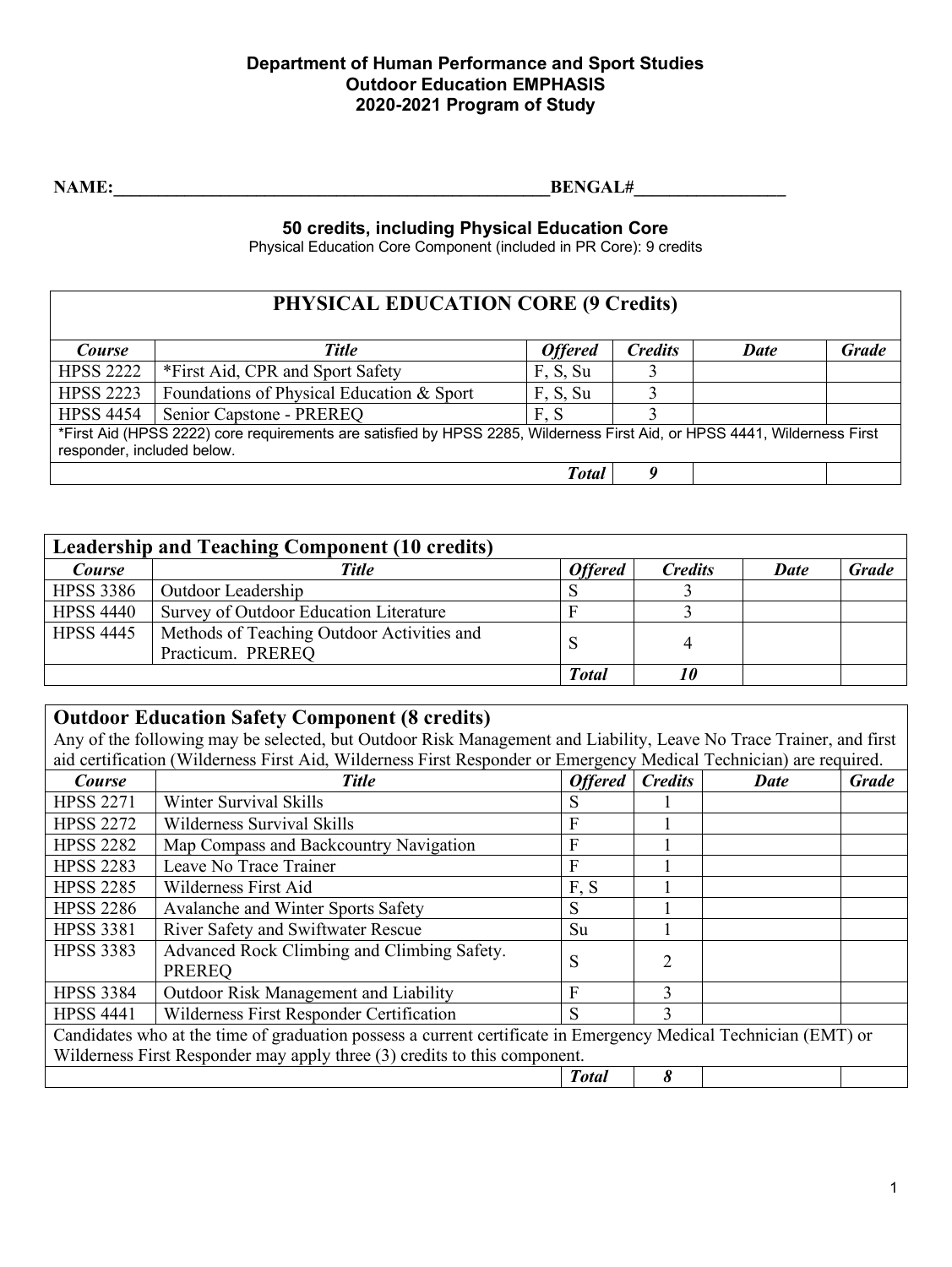A) **Natural History OR B) Business Component -** Students may select either one or the other of the following two options:

| Option A: Natural History Component (minimum of 9 credits)                                                  |                                                    |                |                |             |              |  |  |
|-------------------------------------------------------------------------------------------------------------|----------------------------------------------------|----------------|----------------|-------------|--------------|--|--|
| (Courses in this Option are waived for majors and minors in geology, biology, botany, zoology, or ecology.) |                                                    |                |                |             |              |  |  |
| <b>Course</b>                                                                                               | <b>Title</b>                                       | <b>Offered</b> | <b>Credits</b> | <b>Date</b> | <b>Grade</b> |  |  |
| BIOL 1101 & 1101L                                                                                           | Biology I and Biology I Lab.<br><b>PREREQ</b>      | F, S, Su       | $\overline{4}$ |             |              |  |  |
| BIOL 1102 & 1102L                                                                                           | Biology II and Biology II Lab.<br><b>PREREQ</b>    | F, S           | $\overline{4}$ |             |              |  |  |
| BIOL 2209 & 2209L                                                                                           | General Ecology and General Ecology<br>Lab. PREREQ | F,S            | $\overline{4}$ |             |              |  |  |
| <b>BIOL 2213</b>                                                                                            | Fall Flora                                         | $\overline{F}$ | $\overline{2}$ |             |              |  |  |
| <b>BIOL 2214</b>                                                                                            | Spring Flora                                       | $\overline{S}$ | $\overline{2}$ |             |              |  |  |
| <b>BIOL 3337</b>                                                                                            | Conservation Biology. PREREQ                       | ES             | $\overline{3}$ |             |              |  |  |
| BIOL 4426 & 4426 L                                                                                          | Herpetology and Herpetology Lab.<br><b>PREREQ</b>  | ES             | $\overline{4}$ |             |              |  |  |
| BIOL 4427 & 4427L                                                                                           | Ichthyology and Ichthyology Lab.<br><b>PREREQ</b>  | EF             | $\overline{4}$ |             |              |  |  |
| <b>BIOL 4438</b>                                                                                            | Ornithology. PREREQ                                | S.             | $\overline{4}$ |             |              |  |  |
| BIOL 4441 & 4441L                                                                                           | Mammalogy and Mammalogy Lab.<br><b>PREREQ</b>      | <b>OF</b>      | $\overline{4}$ |             |              |  |  |
| <b>BIOL 4489</b>                                                                                            | Field Ecology. PREREQ                              | S              | $\overline{4}$ |             |              |  |  |
| <b>GEOL 1100</b>                                                                                            | The Dynamic Earth                                  | F, S, ASu      | 3              |             |              |  |  |
| <b>GEOL 1100L</b>                                                                                           | The Dynamic Earth Lab                              | F, S, ASu      |                |             |              |  |  |
| <b>GEOL 1101</b>                                                                                            | <b>Physical Geology</b>                            | D              | 3              |             |              |  |  |
| <b>GEOL 1101L</b>                                                                                           | Physical Geology Lab                               | D              | $\mathbf{1}$   |             |              |  |  |
| <b>GEOL 4456</b>                                                                                            | Geology of Idaho. PREREQ                           | AS             | $\overline{2}$ |             |              |  |  |
| <b>GEOL 4491</b>                                                                                            | Seminar. PREREQ                                    | F, S           | $\mathbf{1}$   |             |              |  |  |
| <b>PHYS 1152</b>                                                                                            | Descriptive Astronomy                              | F, S, Su       | 3              |             |              |  |  |
| <b>PHYS 1153</b>                                                                                            | Descriptive Astronomy Lab                          | F, S, Su       |                |             |              |  |  |
|                                                                                                             | 9<br><b>Total</b>                                  |                |                |             |              |  |  |

|                  | <b>Option B: Outdoor Business Component (9 credits)</b>                     |                |                |             |              |
|------------------|-----------------------------------------------------------------------------|----------------|----------------|-------------|--------------|
| <b>Course</b>    | (Courses in this Option are waived for related majors and minors.)<br>Title | <b>Offered</b> | <b>Credits</b> | <b>Date</b> | <b>Grade</b> |
| <b>BA</b> 1110   | The World of Business                                                       | F. S           |                |             |              |
| <b>MKTG 2225</b> | <b>Basic Marketing Management</b>                                           |                |                |             |              |
| <b>ACCT 3303</b> | <b>Accounting Concepts</b>                                                  | DS             |                |             |              |
|                  |                                                                             | <b>Total</b>   |                |             |              |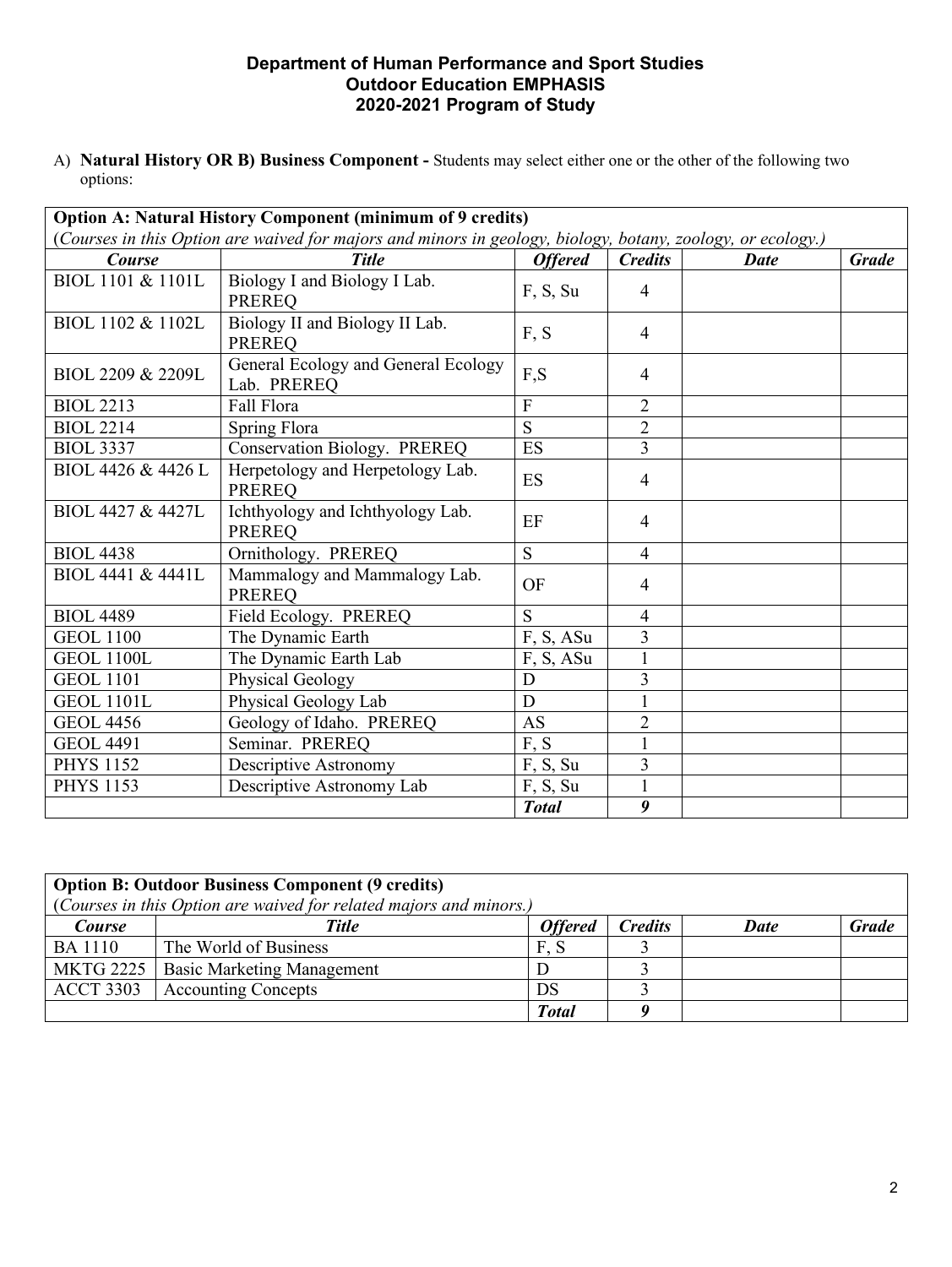# **Experiential Skills Component (minimum of 8 credits)**

Courses selected must be different from those used to fulfill the requirements of the Outdoor Education Safety  $\Gamma$  Component

| $\mathbf{$ }Umponem $\mathbf{,}$<br>Course                                                                                                                                                                                    | <b>Title</b>                                                                                            | <b>Offered</b> | <b>Credits</b> | <b>Date</b> | <b>Grade</b> |
|-------------------------------------------------------------------------------------------------------------------------------------------------------------------------------------------------------------------------------|---------------------------------------------------------------------------------------------------------|----------------|----------------|-------------|--------------|
| <b>PEAC 1101</b>                                                                                                                                                                                                              | <b>Adaptive Snowskiing</b>                                                                              | S              |                |             |              |
| <b>PEAC 1108</b>                                                                                                                                                                                                              | Instructor Training of Adaptive Snowskiing                                                              | S              |                |             |              |
| <b>PEAC 1163</b>                                                                                                                                                                                                              | Backpacking                                                                                             | F, S           |                |             |              |
| <b>PEAC 1165</b>                                                                                                                                                                                                              | <b>Backcountry GPS Navigation</b>                                                                       | F              |                |             |              |
| <b>EAC 1166</b>                                                                                                                                                                                                               | Canoeing                                                                                                | Su             |                |             |              |
| <b>PEAC 1167</b>                                                                                                                                                                                                              | Kayak Touring                                                                                           | F              |                |             |              |
| <b>PEAC 1175A</b>                                                                                                                                                                                                             | Beginning Kayaking                                                                                      | F, S           |                |             |              |
| <b>PEAC 1176A</b>                                                                                                                                                                                                             | <b>Beginning Rock Climbing</b>                                                                          | F, S           |                |             |              |
| <b>PEAC 1177A</b>                                                                                                                                                                                                             | <b>Beginning Cross-Country Skiing</b>                                                                   | S              |                |             |              |
| PEAC1178A                                                                                                                                                                                                                     | Beginning Telemark Cross-Country Skiing                                                                 | S              |                |             |              |
| <b>PEAC 1178B</b>                                                                                                                                                                                                             | <b>Intermediate Telemark Cross-Country Skiing</b>                                                       | S              |                |             |              |
| <b>PEAC 1181</b>                                                                                                                                                                                                              | Mountain Biking                                                                                         | $\mathbf{F}$   |                |             |              |
| <b>PEAC 1182C</b>                                                                                                                                                                                                             | <b>Advanced Dutch Oven Cooking</b>                                                                      | F              |                |             |              |
| <b>PEAC 1185</b>                                                                                                                                                                                                              | <b>Basic Mountaineering</b>                                                                             | S              |                |             |              |
| <b>PEAC 1186B</b>                                                                                                                                                                                                             | Intermediate Fly Fishing                                                                                | D              |                |             |              |
| <b>PEAC 1189</b>                                                                                                                                                                                                              | <b>Beginning Gym Climbing</b>                                                                           | S              |                |             |              |
| <b>PEAC 1191B</b>                                                                                                                                                                                                             | Intermediate Horsemanship. PREREQ                                                                       | D              |                |             |              |
| <b>PEAC 1194</b>                                                                                                                                                                                                              | Caving Workshop                                                                                         | S              |                |             |              |
| <b>HPSS 2200</b>                                                                                                                                                                                                              | Team Building Leadership                                                                                | $\mathbf{F}$   | $\overline{2}$ |             |              |
| <b>HPSS 2271</b>                                                                                                                                                                                                              | <b>Winter Survival Skills</b>                                                                           | S              |                |             |              |
| <b>HPSS 2272</b>                                                                                                                                                                                                              | Wilderness Survival Skills                                                                              | F              |                |             |              |
| <b>HPSS 2280</b>                                                                                                                                                                                                              | Winter Camping and Backcountry Navigation.<br><b>PREREQ</b>                                             | S              |                |             |              |
| <b>HPSS 2281</b>                                                                                                                                                                                                              | <b>Practical Outdoor Skills</b>                                                                         | F, S           |                |             |              |
| <b>HPSS 2282</b>                                                                                                                                                                                                              | Map Compass and Background Navigation                                                                   | $\overline{F}$ |                |             |              |
| <b>HPSS 2284</b>                                                                                                                                                                                                              | Intermediate Kayaking and Whitewater Safety.<br><b>PREREQ</b>                                           | F,S            |                |             |              |
| <b>HPSS 2286</b>                                                                                                                                                                                                              | Avalanche and Winter Sport Safety                                                                       | S              |                |             |              |
| <b>HPSS 2287</b>                                                                                                                                                                                                              | Snowboard Instructor Training                                                                           | F              |                |             |              |
| <b>HPSS 2288</b>                                                                                                                                                                                                              | Ski Instructor Training                                                                                 | $\mathbf F$    |                |             |              |
| <b>HPSS 3381</b>                                                                                                                                                                                                              | River Safety and Swiftwater Rescue                                                                      | Su             |                |             |              |
| <b>HPSS 3383</b>                                                                                                                                                                                                              | Advanced Rock Climbing and Climbing Safety.<br><b>PREREQ</b>                                            | S              | 2              |             |              |
| <b>HPSS 4491</b>                                                                                                                                                                                                              | Physical Education Workshop <sup>1</sup>                                                                | D              | $1 - 3$        |             |              |
| When workshop relates to outdoor education, i.e., Canoe Workshop (1 credit), Whitewater Rafting Workshop (1<br>credit), Backpacking Workshop (1 credit), Advanced Kayaking-Summer Field Experience (1 credit), Beginning Rock |                                                                                                         |                |                |             |              |
|                                                                                                                                                                                                                               | Climbing-Summer Field Experience (1 credit), Advanced Rock Climbing-Summer Field Experience (1 credit). |                |                |             |              |
|                                                                                                                                                                                                                               |                                                                                                         | <b>Total</b>   | 8              |             |              |